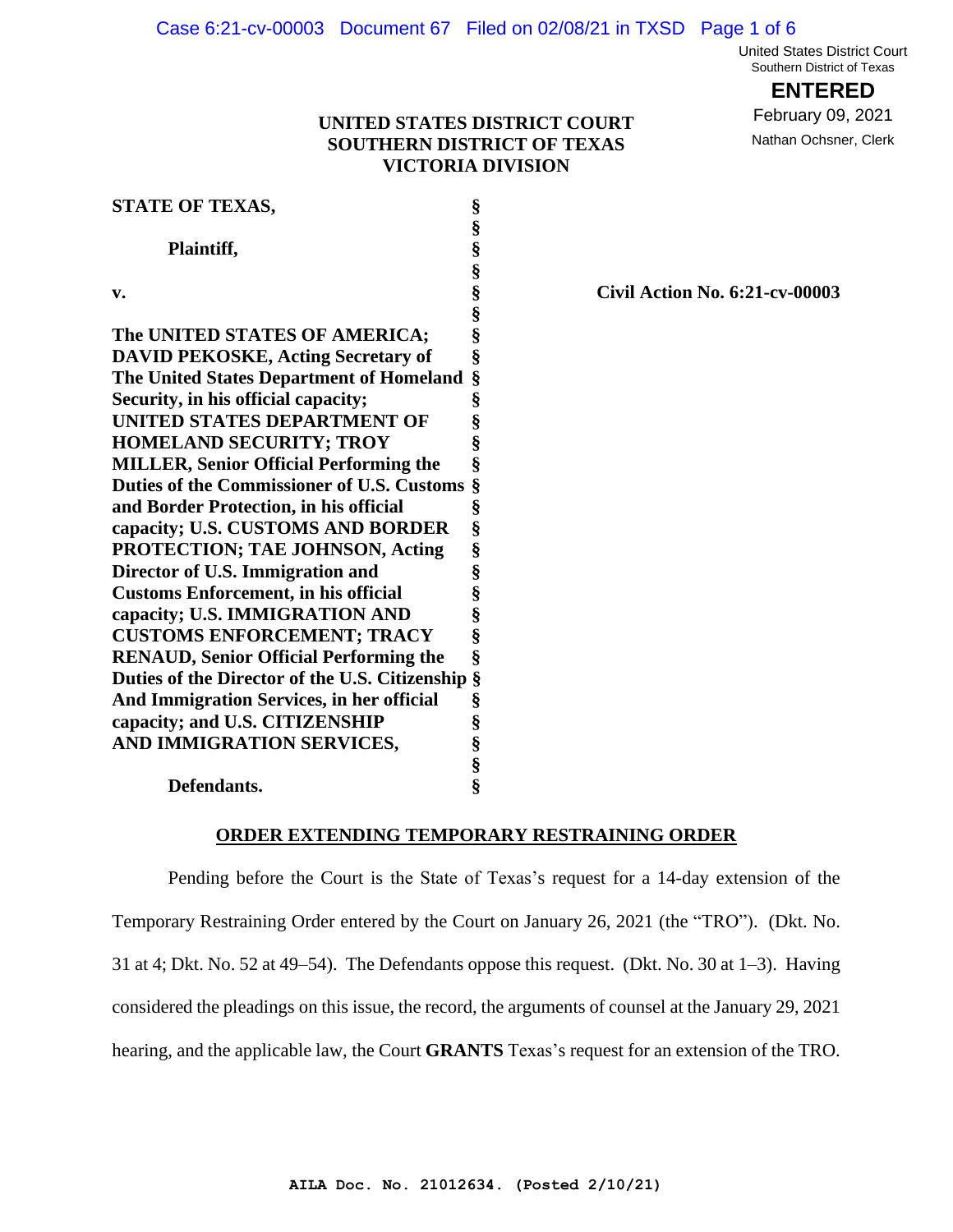## **I. BACKGROUND**

The State of Texas requested a TRO to enjoin the Defendants from executing an immediate 100-day pause on the removal of "any noncitizen with a final order of removal." (Dkt. No. 2 at 4). The 100-day pause was implemented through a Department of Homeland Security Memorandum dated January 20, 2021 (the "January 20 Memorandum"). (Dkt. No. 2-2). On January 26, 2021, the Court granted this request and ordered, in relevant part:

- 1. Defendants and all their respective officers, agents, servants, employees, attorneys, and other persons who are in active concert or participation with them are hereby ENJOINED and RESTRAINED from enforcing and implementing the policies described in the January 20 Memorandum in Section C entitled "Immediate 100-Day Pause on Removals."
- 2. This TRO is granted on a nationwide basis and prohibits enforcement and implementation of the policies described in the January 20 Memorandum in Section C entitled "Immediate100-Day Pause on Removals" in every place Defendants have jurisdiction to enforce and implement the January 20 Memorandum.

(Dkt. No. 16 at 17).

Pursuant to Rule 65 of the Federal Rules of Civil Procedure, the Court ordered the TRO to be in effect for 14 days, meaning it would lapse on February 9, 2021. (*Id*. at 2).Texas now requests that the Court extend the TRO for an additional 14 days pursuant to Rule 65(b)(2) of the Federal Rules of Civil Procedure. (Dkt. No. 31 at 4; Dkt. No. 52 at 49–54). The Defendants oppose this request and assert that the TRO should expire on February 9, 2021. (Dkt. No. 30 at 1– 3). At a January 29, 2021 hearing on the briefing schedule for the preliminary injunction phase, the Court considered the Parties' arguments and stated there was a "real problem with being able to develop the record within 14 days." (Dkt. No. 52 at 67–68). A day after the hearing, the Court entered a Scheduling Order that contemplated a briefing and discovery schedule extending beyond February 9, 2021, the 14th day of the TRO. (Dkt. No. 44). In light of this procedural history and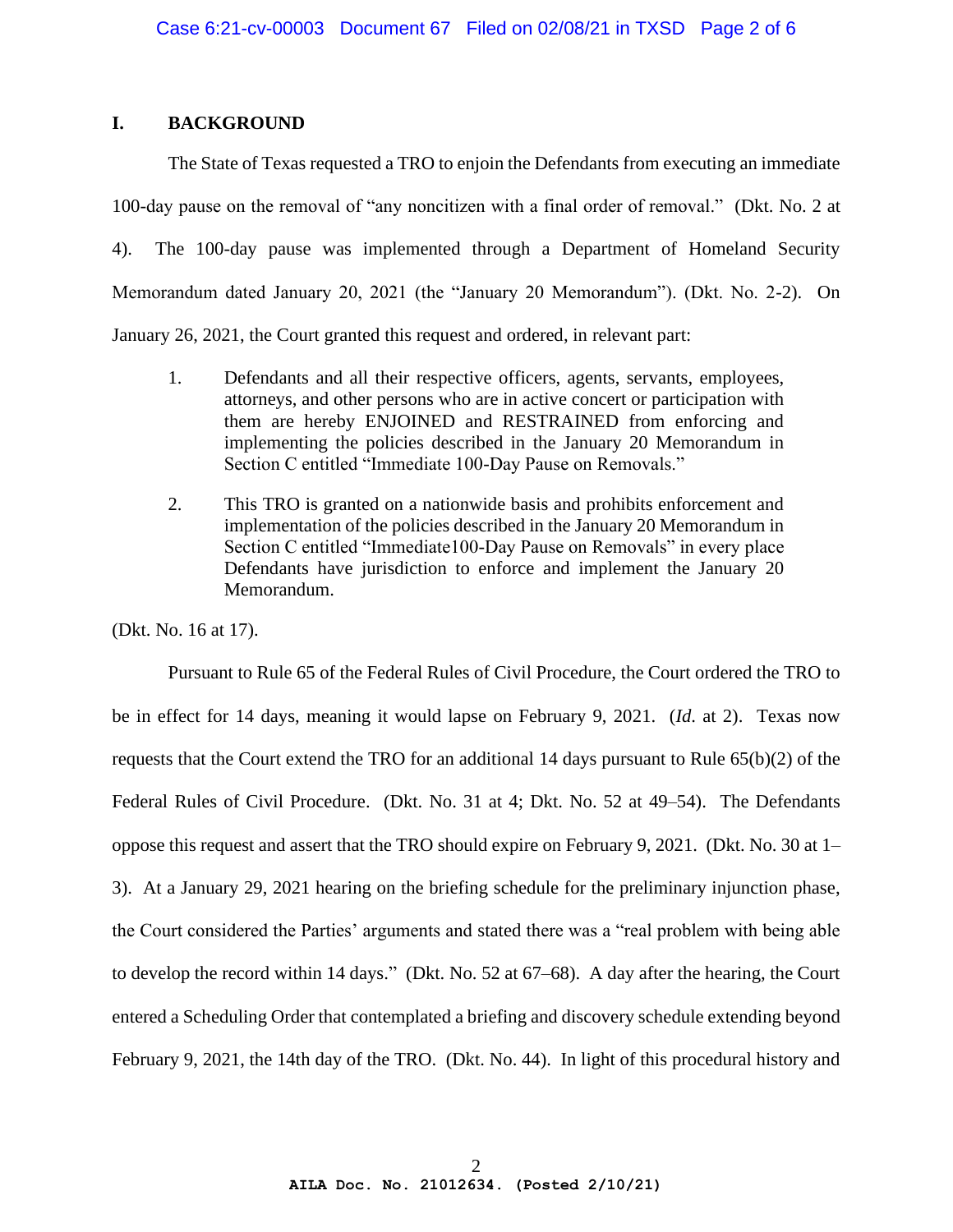## Case 6:21-cv-00003 Document 67 Filed on 02/08/21 in TXSD Page 3 of 6

the following analysis, the Court finds there is good cause to extend the TRO for 14 days until February 23, 2021.

#### **II. ANALYSIS**

Rule 65 of the Federal Rules of Civil Procedure authorizes a court to extend a temporary restraining order once for a period of 14 days if the Court finds that "good cause" justifies such an extension. FED. R. CIV. P.  $65(b)(2)$ .<sup>1</sup> Federal courts in the Fifth Circuit have concluded "good cause" exists to justify an extension for many reasons, such as to allow sufficient time for discovery, for scheduling considerations, to accommodate the court's need for additional time to fully consider a preliminary injunction motion, and where an enjoined party suffered no harm. *See Xtria, LLC v. Int'l Ins. All., Inc.*, No. 309-CV-2228, 2009 WL 4756365, at \*5 (N.D. Tex. Dec. 11, 2009) (finding issues pertaining to discovery "constitute good cause for extension of the TRO."); *WaterFleet LLC v. TanMar Rentals, LLC,* No. SA-19-CV-01190, 2019 WL 9197838, at \*2 n.1 (W.D. Tex. Oct. 24, 2019) ("To the extent a preliminary injunction hearing cannot practicably be set before the expiration of this temporary restraining order, the pending preliminary injunction hearing may be considered in evaluating good cause to extend this temporary restraining order."); *Sec. & Exch. Comm'n v. AriseBank*, No. 3:18-CV-186, 2018 WL 10419828, at \*1 (N.D. Tex. Mar. 9, 2018) ("Courts have found good cause to extend TROs, for example, where the court needed time to fully consider the various arguments and motions of the parties[,] where the moving party needed additional time to prepare and present its preliminary injunction, . . . and where the moving

FED. R. CIV. P. 65(b)(2).

<sup>&</sup>lt;sup>1</sup> Rule  $65(b)(2)$  provides in pertinent part:

The [TRO] expires at the time after entry–not to exceed 14 days–that the court sets, unless before that time the court, for good cause, extends it for a like period or the adverse party consents to a longer extension. The reasons for an extension must be entered in the record.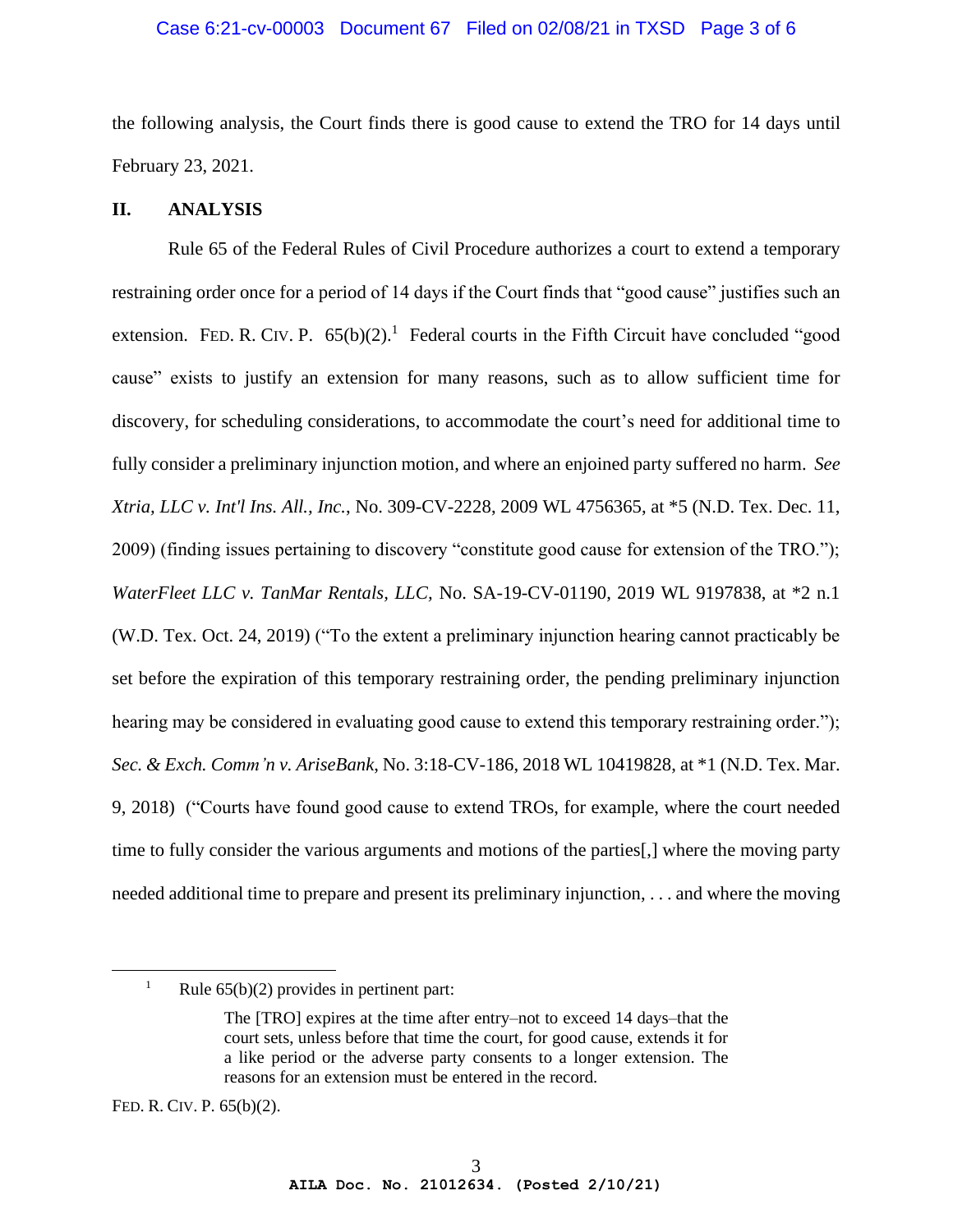### Case 6:21-cv-00003 Document 67 Filed on 02/08/21 in TXSD Page 4 of 6

party was continuing to attempt to serve the defendants and obtain more information about the case." (alteration and ellipsis added) (quotation and citations omitted)) (collecting cases); *Elepreneurs Holdings, LLC v. Benson*, No. 4:21-CV-00026, 2021 WL 134098, at \*2 (E.D. Tex. Jan. 14, 2021) (granting plaintiffs' motion for extension because such "an extension . . . is warranted because Defendants do not appear to have been harmed by the grant of the present temporary restraining order.").

The Court finds good cause exists to extend the TRO for 14 days for four independent reasons. First, as stated at the January 29, 2021 hearing, the Court finds that extending the TRO is proper because the additional time is necessary for the record to be more fully developed. (Dkt. No. 52 at 67–68). The Court, in its January 30, 2021 Scheduling Order, ordered the Defendants to produce data pertaining to individuals subject to a final order of removal. (Dkt. No. 44 at 2). The Defendants' counsel asserted that providing this information is a significant undertaking, (Dkt. No. 52 at 69–70), and in the interest of providing the Defendants with sufficient time, the Court ordered that it be produced by February 10, 2021, one day after the TRO is set to expire. (Dkt. No. 44 at 2). This information will provide for a more fulsome record that will assist the Court in adjudicating Texas's Motion for a Preliminary Injunction. Additionally, the discovery cutoff is also February 10, 2021, a day after the original TRO expires. (*Id.*). This deadline was agreed to by the parties and includes a stipulation that either party may attach evidence in supplemental briefing with respect to the preliminary injunction. (*Id.*).

Second, the deadline for the Defendants' to respond to Texas's Motion for Preliminary Injunction and Texas's deadline to file a reply both fall outside the original 14-day period. (*Id.* at 3). Accordingly, the Court finds that it is necessary to extend the TRO so that all parties will have an opportunity to fully brief these matters.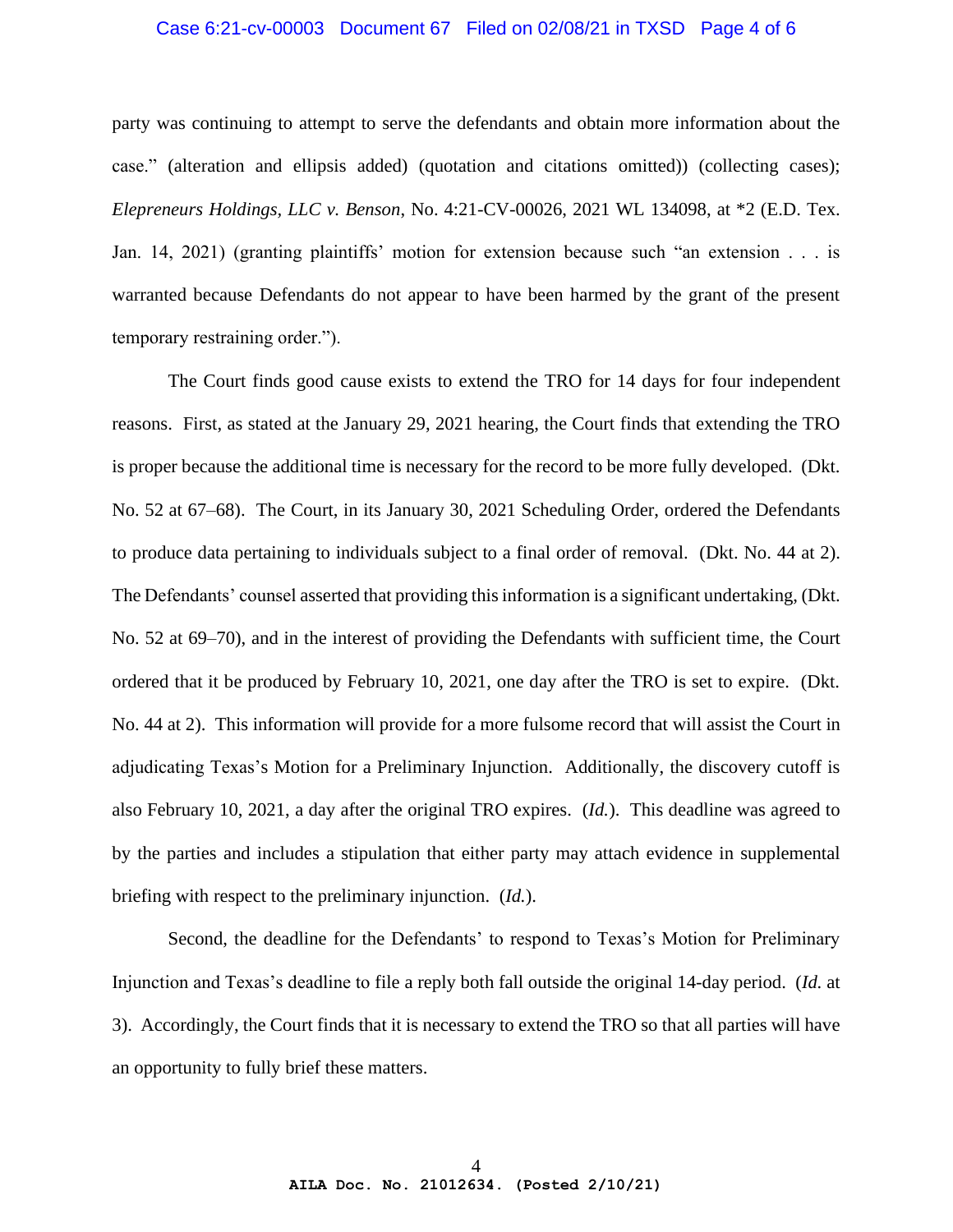### Case 6:21-cv-00003 Document 67 Filed on 02/08/21 in TXSD Page 5 of 6

Third, the Court also needs time to assess the arguments and prepare a ruling on the Motion for Preliminary Injunction. This would necessarily fall outside the original 14-day period.

Fourth, for the reasons identified in the Court's initial TRO, (Dkt. No. 16), the irreparable harm that would accrue to Texas if an extension of the TRO is not granted before consideration of its Motion for a Preliminary Injunction is more substantial than any harm incurred by the Defendants. During the January 29, 2021 hearing, the Defendants argued that an extension of the TRO would multiply an "inherent constitutional injury" to the Executive's "broad discretion" in the subject matter here. (Dkt. No. 52 at 51). The Defendants also argued that the 100-day pause on removals is necessary to allow the current administration to take account important immigration, foreign policy, and humanitarian considerations. (*Id.*). These arguments are nearly identical to those the Fifth Circuit rejected in *Texas v. United States* when affirming a preliminary injunction. 809 F.3d 134, 186 (5th Cir. 2015). There, the panel concluded that the "harms the United States has identified are less substantial," in part because "the principles the government cites are more likely to be affected by the resolution of the case on the merits than by the injunction." *Id.* The Court finds the same is true here regarding the extension of the TRO. The Court may ultimately be persuaded by the Defendants' arguments, but any harm they might incur between now and then does not outweigh the potential for irreparable harm to Texas.

#### **III. CONCLUSION**

For the foregoing reasons, the Court **GRANTS** Texas's request for an extension. The TRO is extended for 14 days until February 23, 2021.

It is SO ORDERED.